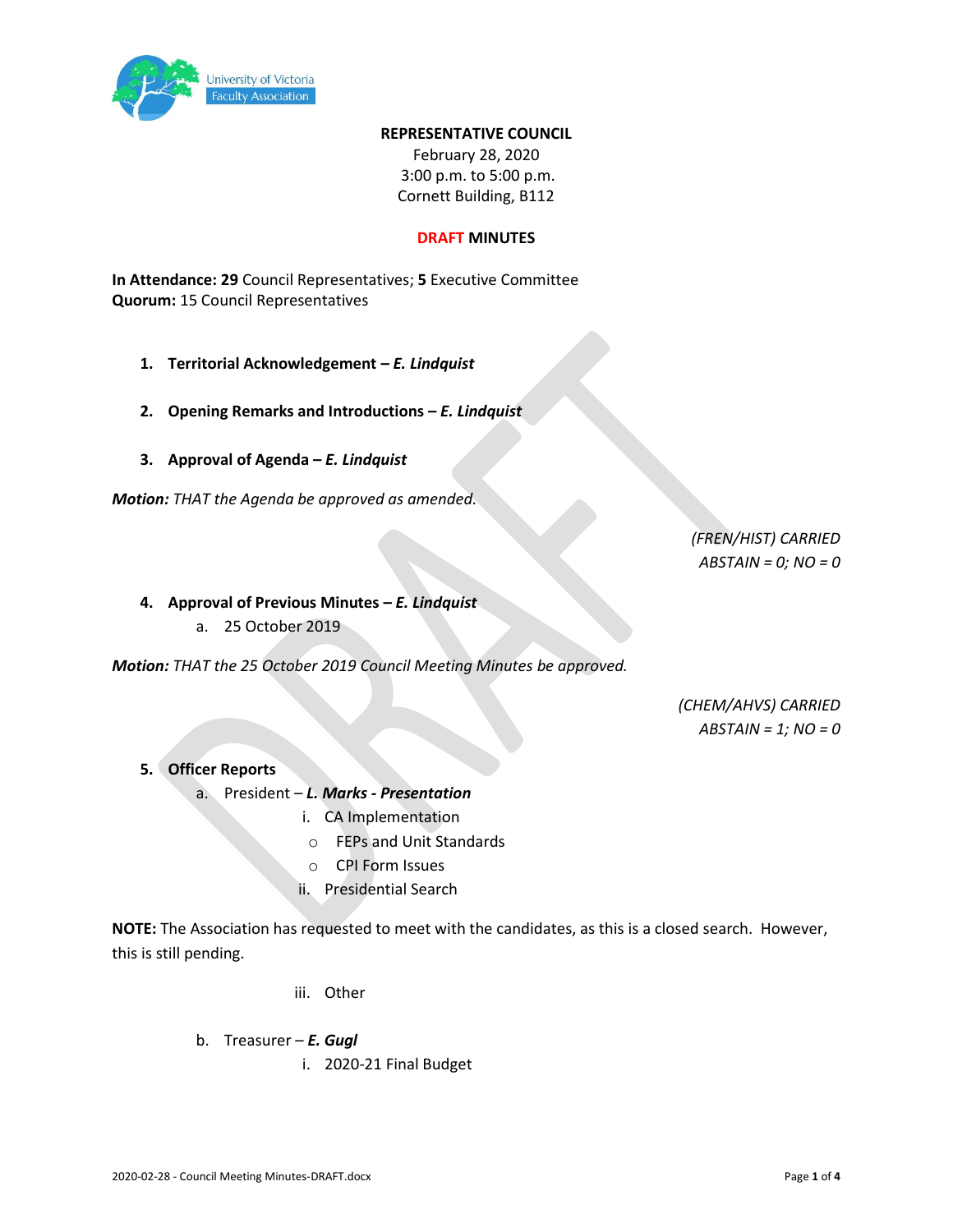

*Motion: THAT Council recommends the 2020-21 Final Budget, as presented in the Treasurer's Report dated February 28, 2020, be presented to the Membership for approval at the 2020 Annual General Meeting on April 8, 2020.*

> *(EPHE/POLI) CARRIED ABSTAIN = 0; NO = 0*

### i. Association Defence Fund Review

**NOTE:** Discussion on Association Defence Fund purpose and ideal minimum \$-amount that it should have.

*Motion: THAT Council will educate members regarding whether to leave the Association's Mil Rate at 8.*

*(NURS/POLI) CARRIED ABSTAIN = 0; NO = 0*

**ACTION:** The Association will publish the slide on Defence Fund planning (slide 15 & 16 of Treasurers Report) to Council for aiding discussion on whether to support an increase to the current Defence Fund target of \$800,000 and whether there is support for keeping the MR at 8.

*Motion: THAT Council recommend the Solidarity Benefit Pay Policy as amended on February 28, 2020, to include a provision for persons with disabilities (as per the 10 December 2019 Ordinary General Meeting motion) be presented to the Membership at the Annual General Meeting on April 8, 2020.*

> *(FREN/ANTH) CARRIED ABSTAIN = 0; NO = 0*

## **AMMENDED SOLIDARITY BENEFIT PAY POLICY:**

In the case of another union on campus going on strike or being locked out, Members who do not cross the picket line and walk with the union for at least one hour, (*unless prevented from doing so by a physical disability, in which case an alternate form of service may be established),* will have their benefits paid by the Association, subject to the cap of \$200,000.

ii. Tuition Benefit Terms of Reference

*Motion: THAT the revised Tuition Benefit Terms of Reference dated February 28, 2020 be adopted.* 

*(LIBR/HISP) CARRIED ABSTAIN = 0; NO = 0*

c. Vice President – *M. Prendergast* – *Verbal report* i. Scholars at Risk Network (SAR)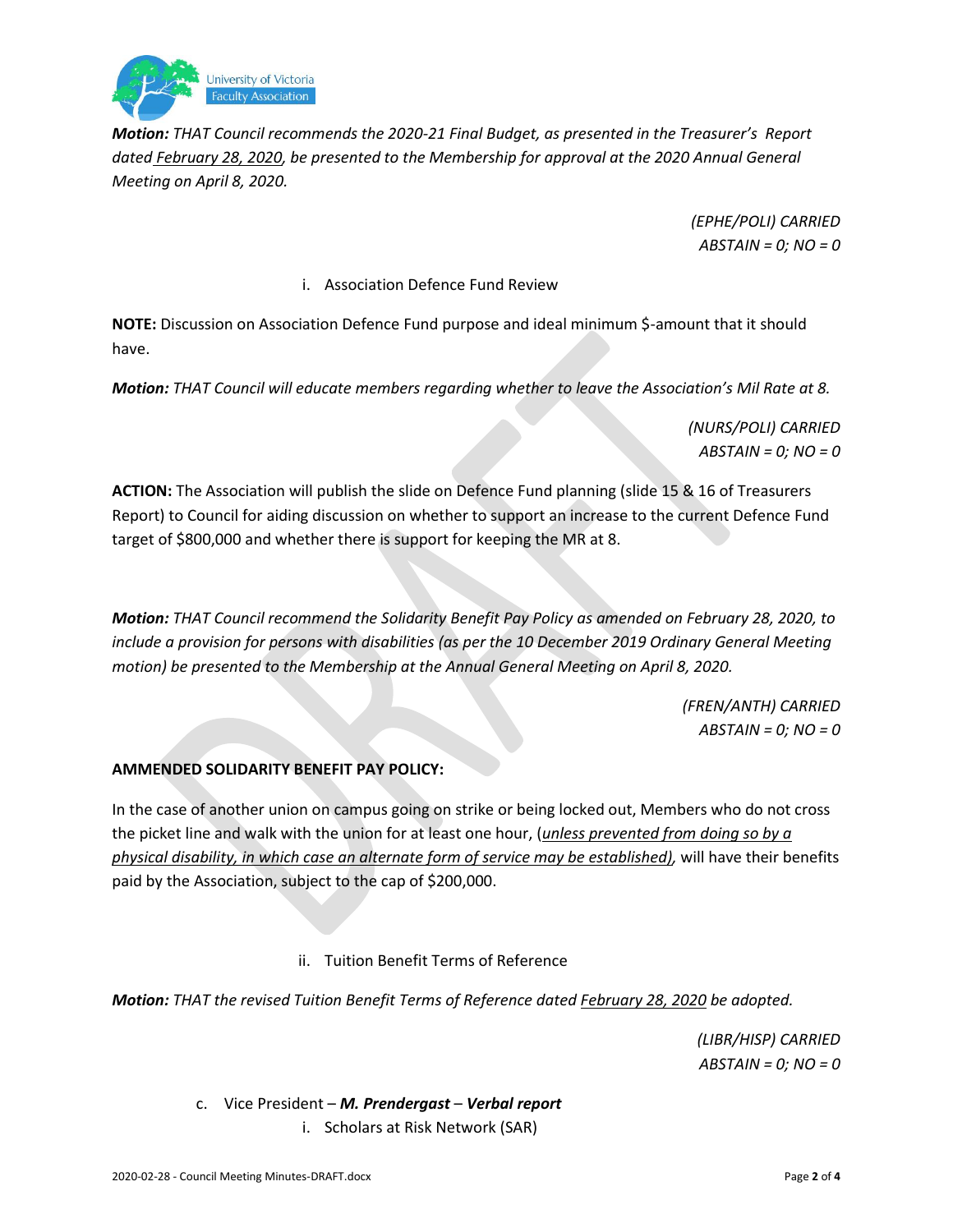

**NOTE:** the Association will be striking an Ad Hoc Scholars at Risk Steering Committee to help guide and develop our activities for the coming year.

ii. Faculty Interview – Include FA Reps?

**NOTE:** This is an area of advocacy that the Association is currently engaged in.

iii. Divestment Campaign – Scholarship Endowment

**NOTE:** This is an area of advocacy that the Association is currently engaged in.

- d. Secretary *M. McGinnis*
	- i. Bylaws Review

**NOTE:** The Association is beginning the work of reviewing the Association's Bylaws.

**ACTION:** Council Representatives asked to email Martha McGinnis at [mmcginn@uvic.ca](mailto:mmcginn@uvic.ca) or the Association office a[t uvicfa@uvic.ca](mailto:uvicfa@uvic.ca) with any suggestions on areas of the bylaws that may benefit from being revised and/or with any suggestions for new additions.

# ii. New FA Relay Format

**NOTE:** The Association is moving to a shorter, more mobile-friendly version of the FA Relay. Reporting on the Board of Governors is currently something that will be included in the editorial calendar.

**NOTE:** The Association is also working on a campaign (communications/workshops) to support members who are preparing to go up for promotion re new CPI eligibility bands.

# **6. Unit Updates/Reports from Council Reps**

**NOTE:** Discussion on how best to plan for/present and discuss updates/questions/reports from Council Representatives so that Council Meetings offer an opportunity for any items raised to be considered by those present at the meeting. Ideas from the floor included:

- Add to Council Meeting Agendas as a regular standing item.
- Individual Council Reps ask to have an item added to the Council Meeting agenda and/or include them under "other business" and declare at time of adopting the agenda at the meeting.
- Send in reports ahead of the Council meeting to shorten discussion times.
- Representatives start reporting, then may be of use to review the reports ahead of each meeting so that the Association has the opportunity to identify/highlight any common themes.

# **COUNCIL REP REPORTS:**

- **GMST –** There has been some discussion around amalgamating units in Humanities. Can the Association look into this?
- **HISP –** There has been some talk of merging Hispanic/Italian studies with other languages. What is the smallest number of FTEs faculty required to make a unit?